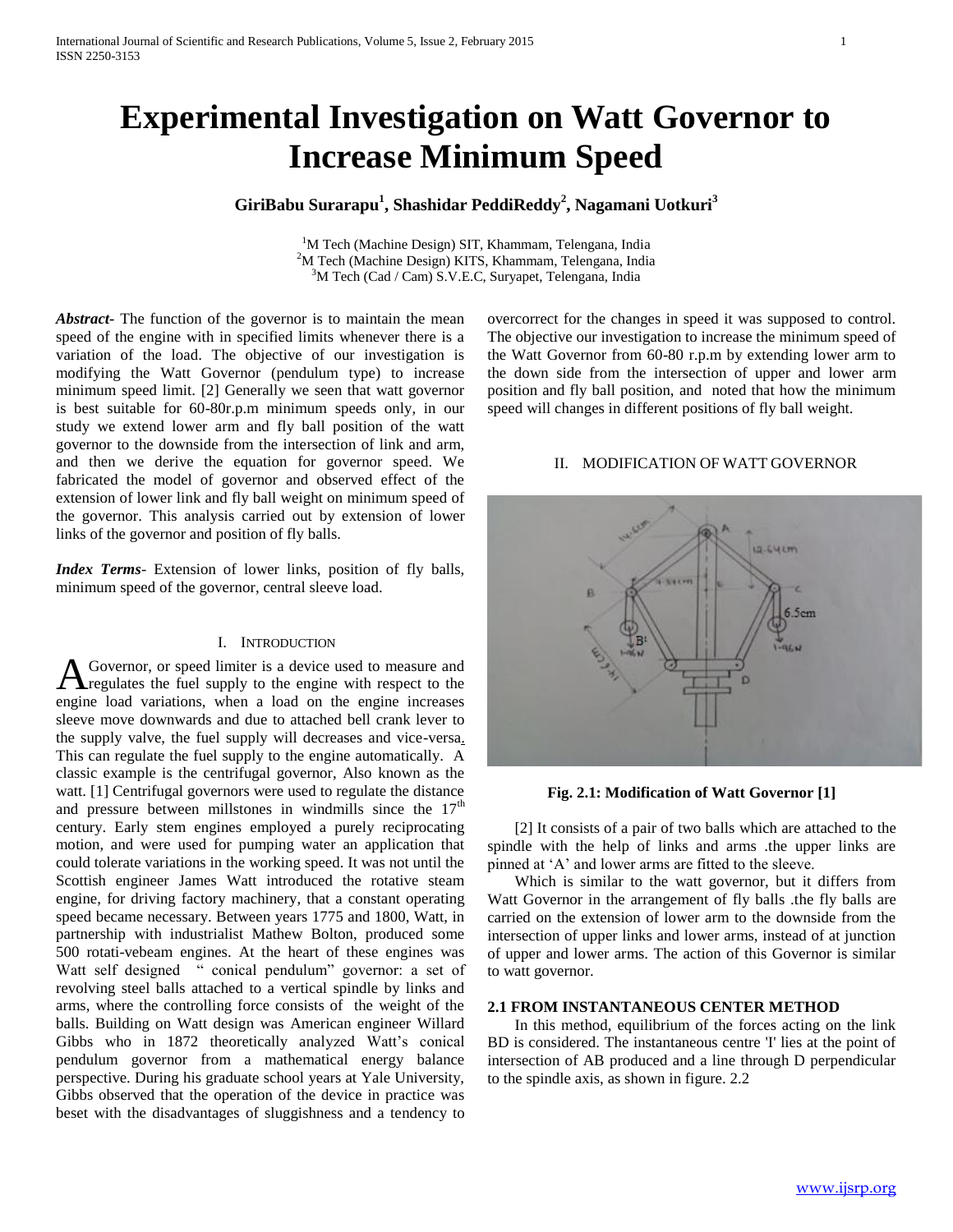

**Fig. 2.2: Instantaneous Centre Method**

Now taking moments about 'I'  $F_c$  X B'M–w X IM =0, Where  $F_c$  = m  $\omega^2$  r, w = mg and IM = r,  $ω = 2\Pi N/60$ 

m 
$$
\omega^2
$$
 r x B'M – mg x r = 0  
\nm  $\omega^2$  r X B'M = mg x r  
\n $\omega^2$  x (BM - BB') = g  
\n $\omega^2 = \frac{g}{BM - BB'}$   
\n $\omega^2 = \frac{g}{BM - BB'}$ 

 [1] As sown in fig. 2.1. Here AB- length of the arm (cm),  $BE = r = Radius of rotation (cm), AE = h = Height of the$ governor (cm),  $30^0 = \alpha =$  Angle of inclination, BB<sup>1</sup>-Length of extension of lower arm, Length  $AB = 14.6$  cm= 146 mm,

 $BE = 7.37$  cm = 73.7 mm,  $BB^1 = 6.5$  cm = 65 mm, Height of the governor WKT h1= AB\*  $\cos \alpha = 14.6$  \*  $\cos 30^{\circ} = 12.64$  cm = 0.126 m

# For minimum speed  $(N_1)$

 $N_1^2 = \overline{BM - BB'}$  Where  $BM = AE = h_1 = 12.64 \text{cm} = 0.126 \text{m}$  and  $BB'$  $= 6.5$ cm  $= 0.065$ m.

$$
N_1^2 = \frac{895}{0.126 - 0.065}
$$
, N<sub>1</sub>=121.2 r.p.m -  
----- (1)

# **For maximum speed (N2)**

Assume sleeve to be lift 20 mm

 $h_2=h_1-0.02 = 0.126-0.02= 0.106$  m

$$
N_2^2 = \frac{895}{0.106 - 0.065} , N_2 = 147 \text{ r.p.m.}
$$

The range of speed of the governor is  $N=N_2-N_1= 147-121.2$  $=25.8r.p.m$ 

If we take the length of extension link  $(i.e.BB<sup>1</sup>)$  more than 65mm, it had some structural problem may happened and also below that length it gives < 120 r.p.m, minimum speeds.

#### **2.2 In a Watt Governor**



**Fig. 2.3: Watt Governor [1]**

Here AB- length of the arm (cm),  $BE = r = Radius$  of rotation (cm),  $AE = h$  = Height of the governor (cm),  $30^0 = \alpha$  = Angle of inclination, Length  $\overline{AB} = 14.6$  cm= 146 mm,  $\overline{BE} = 7.37$ cm =73.7 mm, Height of the governor We Know That,  $h_1 = AB^*$  $\cos \alpha = 14.6 \times \cos 30^{\circ} = 12.64 \text{ cm} = 0.126 \text{ m}$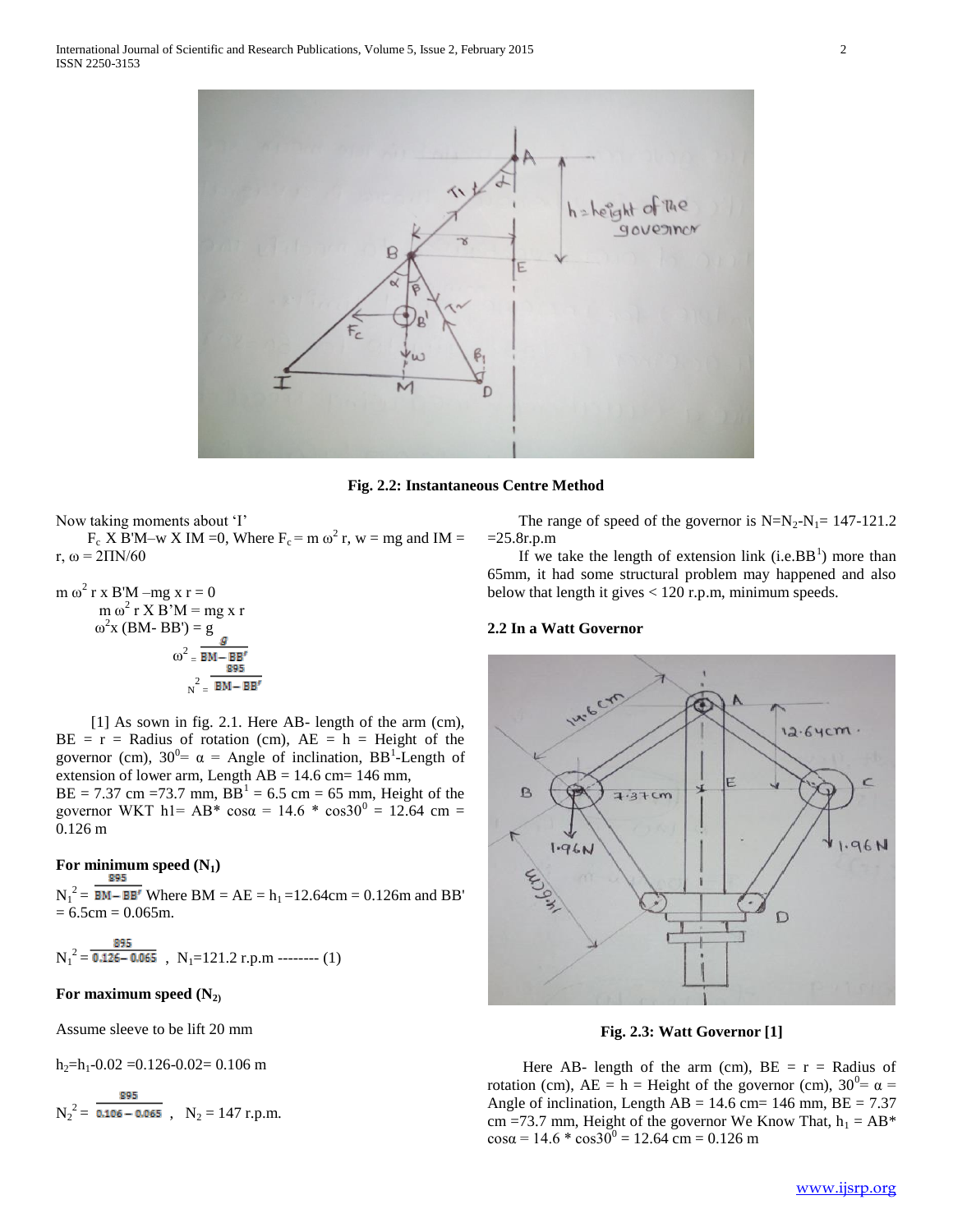**Minimum speed:** 
$$
N_1^2 = \frac{100 \times 100}{34.2} = \frac{100 \times 100}{34.2} = 84.2
$$
 r.p.m. -  
20 cm (2)

Assume sleeve to be lift 20 mm, Maximum speed:  $N_2^2 = \frac{N_2}{N_1} = \frac{N_2}{\omega_{0.108}}$ ,

$$
N_2 = 91.77
$$
 r.p.m.

## **2.3 In a Porter Governor**



**Fig .2.4: Porter Governor [2]**

Here AB- length of the arm (cm),  $BE = r = Radius$  of rotation (cm),  $AE = h =$  Height of the Governor (cm),  $30^0 = \alpha =$ Angle of inclination, Mass of Fly ball (m) in Kg's,

Mass of Central Sleeve (M) in Kg's, Length  $AB = 25$  cm=  $250$  mm,  $BE = 15$  cm =150 mm, Height of the Governor We Know That,  $AB^2 - BE^2 = h1^2$ ,  $25^2 - 15^2 = h1^2$ ,  $h1 = 20$  cm = 0.2 m and  $m = 5$  Kg, M = 11.5 Kg, For **minimum speed:**<br> $\frac{m + M}{s} = \frac{895}{5 + 11.5} = \frac{895}{895}$  $N_1^2 = \frac{m}{m} \times \frac{h_1}{h_1} = \frac{5}{5} \times \frac{0.2}{0.2}$ ,  $N_1 = 121$  r.p.m.-------- (3)

 From comparing equations 1, 2, 3 we observed that how the minimum speed of the governor will changes.

#### III. RESULTS AND DISCUSSIONS

- i. The small modification of Watt Governor will give better results in operating speed limits. We have been fabricated this governor in our laboratory and observed working of this governor.
- ii. Generally we seen that the Watt Governor is suitable for lower speeds only (i.e. 60-80 r.p.m), but by small modification it can also used for above the lower speeds (i.e. 120 -130 r.p.m).
- iii. The modification of Watt Governor will may replace the porter governor some extent
- iv. In generally To maintain 120r.p.m minimum speed by porter governor it needs 250mm arm lengths, 5kg fly ball weight, 11.5kg central sleeve load. but by small modification of

Watt Governor it needs only 146mm arm lengths, 0.126 kg fly ball weight and no central sleeve load.

v. So that to maintain 120r.p.m with modified Watt Governor, it minimizes the arm lengths, weight of the fly balls, central sleeve loads when compare with Porter Governor.

#### IV. FUTURE SCOPE

- i. Analysis of Stress concentration on various elements of the governor which minimizes the failures.
- ii. Analysis on different materials for sleeve, spindle and arms.
- iii. Vibration analysis will give better results in accuracy.
- iv. Study on various factors (i.e. stability, sensitivity, and hunting) of the governors.

#### V. CONCLUSIONS

- i. Modification of Watt Governor gives better results when compare with Watt and Porter Governor.
- ii. To study the effect of extension of lower arm on variation in minimum speed of the governor
- iii. To maintain 120 r.p.m, minimum speeds by Porter Governor it needs 250mm arm lengths, 5kg fly ball weight, 11.5kg central sleeve load whereas modified Watt Governor needs only 146mm arm length, 0.126kg fly ball weight and no central sleeve load.

#### ACKNOWLEDGEMENT

 We are thanking to our teaching and non teaching members in our college (i.e. S.V.E.C, Suryapet). Giving their valuable support and time.

#### **REFERENCES**

- [1] IJSRP, Volume 2, Issue 6, June 2012 ISSN 2250-3153
- [2] A TEXT BOOK OF THEORY OF MACHINES, Fifth Edition by Dr. R.K. Bansal and Dr. J.S. Bra, with Laxmi Publications (P) L.t.d.
- [3] THEORY OF MACHINES, Third Edition by S S RATTAN, with Tata McGraw Hill Education (p) L.t.d.
- [4] WWW.ANSWERS.COM/TOPIC/GOVER-DE
- [5] HTTP//EN.WIKIPEDIA.ORG/WIKI/GOVER-DE.

## **AUTHORS**

**First Author**- GiriBabu Surarapu, M Tech (Machine Design) SIT, Khammam, Telengana, India, Email: [giribabuglory@gmail.com](mailto:giribabuglory@gmail.com) 

**Second Author-** Shashidar PeddiReddy, M Tech (Machine Design) KITS, Khammam, Telengana, India. Email: psr326@gmail.com

**Third Author**- Nagamani Uotkuri, M.Tech (cad cam),

Department of mechanical Engineering S.V.E.C, Suryapet,

Nalgonda, Telengana, India, Email:glorygiribabu@gmail.com.